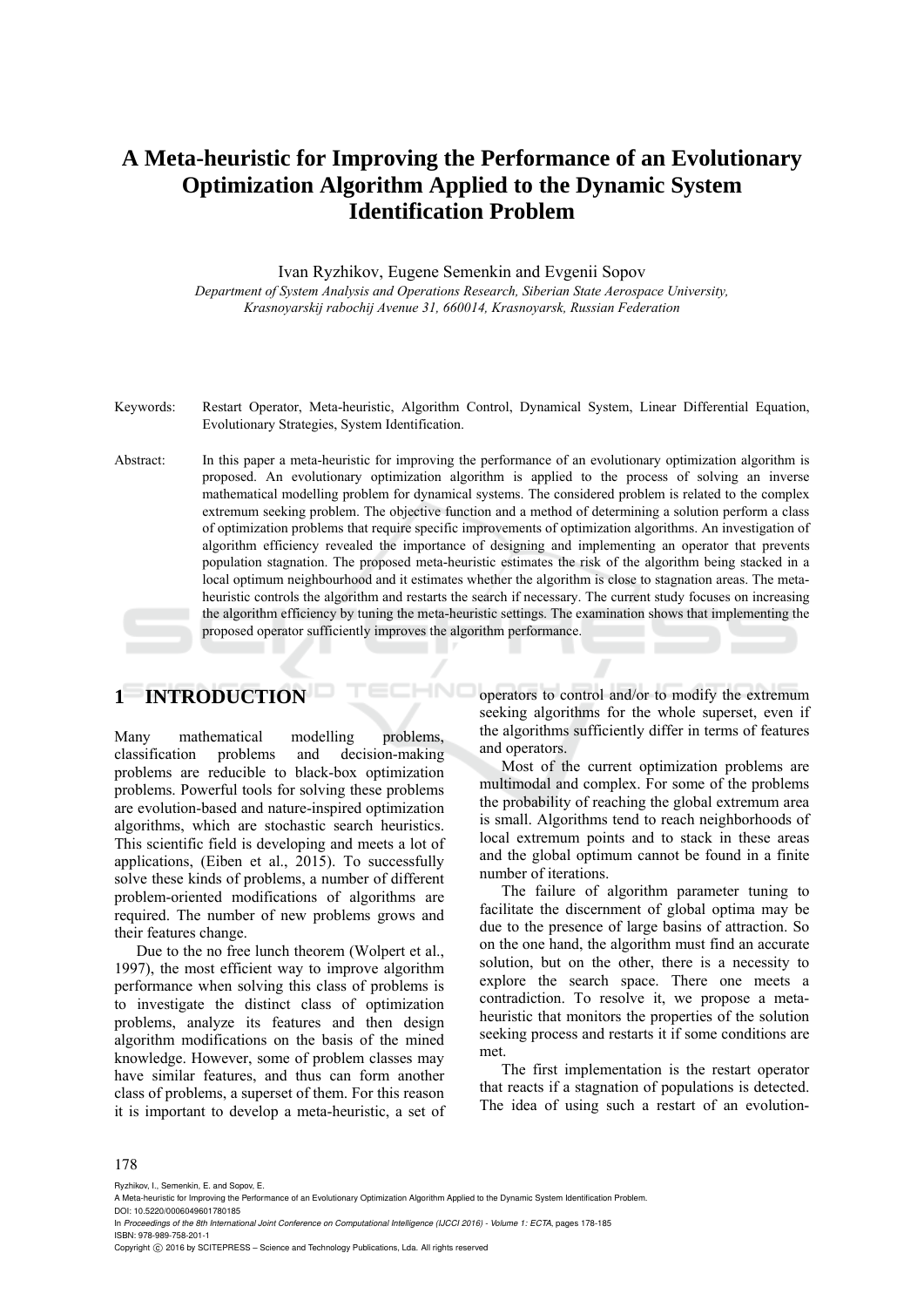based algorithm was described in studies (Dao et al., 2014), (Fukunaga, 1988) and (Beligiannis et al., 2004). In this paper we consider another criterion for deciding when to apply the restart; we estimate the speed at which the best solution fitness value changes and if it is less than a certain parameter, the algorithm restarts. In the study (Loshchilov et al., 2012) the population properties and algorithm settings take on new values at each restart. In the current paper, the values of the settings are kept the same.

The second implementation was made in order to detect whether the current population is close to the point, where it was decided that a restart would be made. For this reason, a dataset is required. The dataset saves the histories of all restarts that have been performed. If the distance between a current solution and any other solution from the dataset is less than a certain parameter, the operator will stop the search and cause a restart.

In our previous studies a dynamical system identification problem was considered, an inverse mathematical modelling problem with the solution being searched for in a symbolic form. We describe single input and single output systems and suppose that the input control function is known. We also suppose that the observations are the distorted measurements of the system output.

The identification of LDE parameters requires a certain order of equation and an initial value. The automatic and simultaneous estimation of linear differential equation coefficients, initial value and order lead to the implementation of problemoriented algorithm modifications. The proposed approach is based on the reduction of the identification problem to an extremum problem on a real value vector field. The objective function of the reduced problem is complex and multimodal (as previous studies prove) and can be evaluated only numerically. To solve this problem, a specific evolution-based optimization tool was developed; its origin is the evolutionary strategies optimization algorithm. The proposed algorithm is modified and designed for solving the described problem; its performance is sufficiently higher than the performance of standard evolution-based algorithms.

Population search algorithms had already been applied to parameter identification problem solving and experimental results show its reliability. A genetic algorithm is applied to the parameter identification problem for ordinary differential equations (Sersic et al., 1999), but in that study the structure of the system is already known. Another study where the genetic algorithm is used to estimate

the coefficients of second order LDE is (Parmar et al., 2007). In that study the order reduction problem was considered. A similar problem is considered in (Narwal et al., 2016) but the cuckoo optimization algorithm is used. Another nature-inspired optimization algorithm, partial swarm optimization, was applied to nonlinear dynamical system linearization, (Naiborhu et al., 2013).

The results of previous studies (Ryzhikov and Semenkin, 2013) allow us to conclude that the proposed modified hybrid evolutionary strategies optimization algorithm is a reliable and efficient tool for solving optimization problems of the considered class in comparison with the evolutionary strategies algorithm with particular modifications and tuned parameters. In any event, the algorithm tends to be stacked in local optimum area.

In this study the proposed algorithm is supplemented with a meta-heuristic. The performance of the algorithm with different metaheuristic settings was examined on a set of identification problems and its performance is compared to the initial algorithm performance.

## **2 IDENTIFIACTION PROBLEM AND MODIFIED HYBRID EVOLUTIONARY ALGORITHM**

A linear dynamic system can be determined with its parameters: coefficients and order. Let the object to be identified be described with a linear differential equation of some unknown order *k* . So the system output  $x(t)$  is a solution of the Cauchy problem:

$$
a_k \cdot x^{(k)} + a_{k-1} \cdot x^{(k-1)} + \dots + a_0 \cdot x = b \cdot u(t),
$$
  
 
$$
x(0) = x_0.
$$
 (1)

The aim of the inverse modelling problem solving is to make a mathematical model that fits the observation data. In this case it is some differential equation (1), the solution of which is a function that fits the data well. The function is a solution of the Cauchy problem, which requires the initial value  $x_0$ . It means that an initial value estimation is also required to search for the model in the form of an LDE.

In the case of distorted observations and/or a small sample size it is a difficult problem to estimate the coordinates of the initial value vector. In general, there could be significant errors in the estimation of initial value derivatives. Thus, it is important to develop an approach to estimating the initial value coordinates and LDE parameters simultaneously.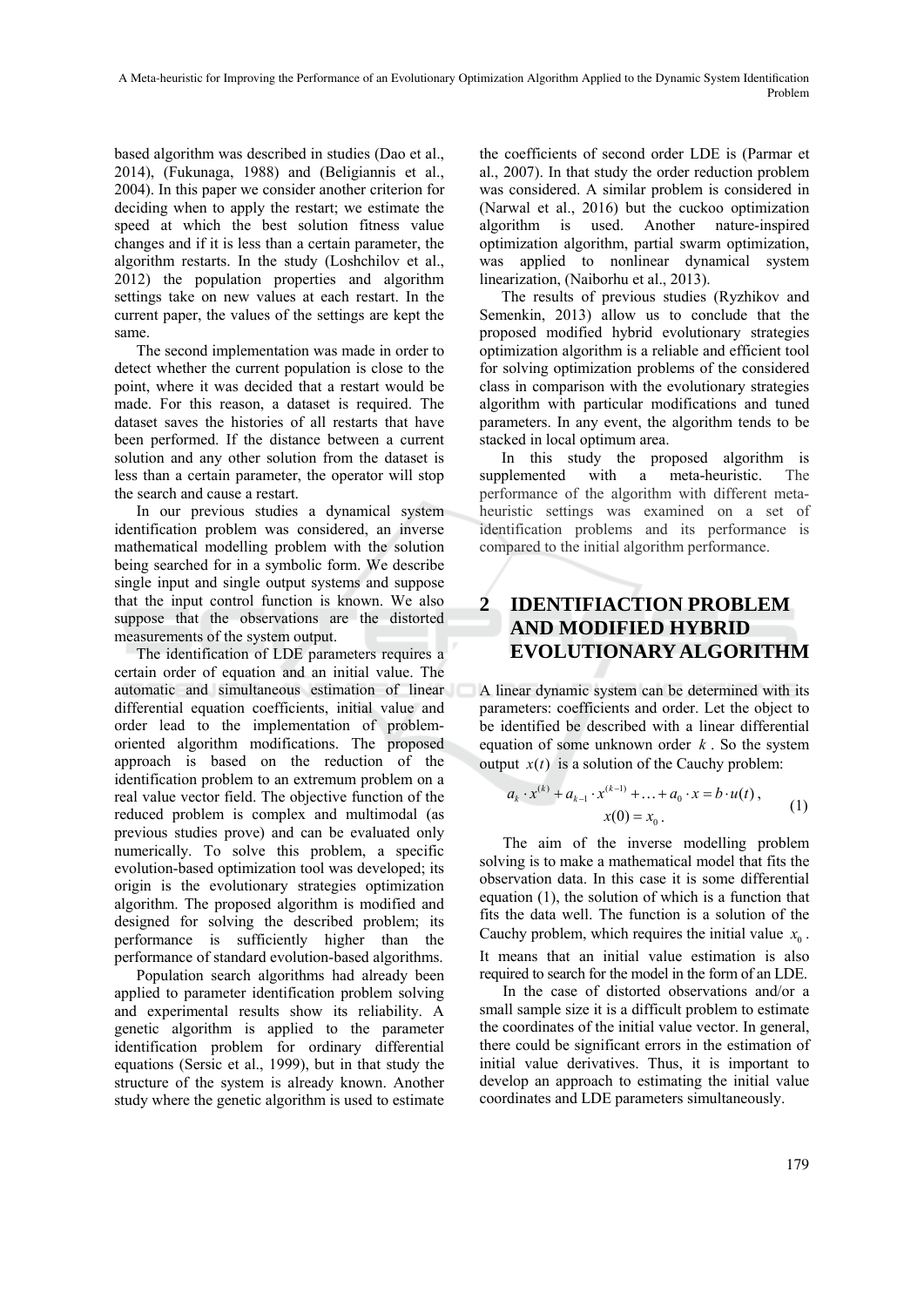Let a set  $\{y_i, u_i, t_i\}$ ,  $i = \overline{1, s}$ , be a sample, where  $y_i \in R$  is the dynamic system output measurement at the time point  $t_i$ ,  $u_i = u(t_i)$  is a control action and *s* is the size of the sample. In the current investigation it is supposed that the control function  $u(t)$  is known. It is assumed that the output data  $y_i$ ,  $i = \overline{1, s}$  is distorted by limited additive noise  $\xi$ :  $E(\xi) = 0, D(\xi) < \infty$ :

$$
y_i = x(t_i) + \xi_i, i = 1, s,
$$
 (2)

where the  $x(t)$  function is a solution of the Cauchy problem (1). In the current work, the random value  $\xi$  is distributed uniformly and  $\xi \square U(-n_i, n_i)$ , where  $n_l \geq 0$  is a parameter for the noise variance control.

Without a loss in generality and if it is supposed that the system is controllable, one may assume that the system is described with the following differential equation:

$$
\tilde{a}_k \cdot x^{(k)} + \tilde{a}_{k-1} \cdot x^{(k-1)} + \ldots + \tilde{a}_0 \cdot x = u(t) \,. \tag{3}
$$

If the differential equation order *m* is known, and we seek the solution of the identification problem as the LDE, it means that we need to estimate the following parameters: coefficients  $\hat{a}_m = (\hat{a}_m, \dots, \hat{a}_1, \hat{a}_0)^T \in R^{m+1}$  and initial value vector  $\hat{x}(0) \in R^m$ . TECHN

Since there is no information about the system order, let *m* be the order of the LDE model, which is assumed to be limited,  $m \le M \in N$ . This limitation *M* is supposed to take a value that is not less than the real system order.

Now the LDE is fully determined and the model output is a solution of the initial value problem:

$$
\hat{x}^{(m)} + \hat{a}_m \cdot \hat{x}^{(m-1)} + \dots + \hat{a}_1 \cdot \hat{x} = \hat{a}_0 \cdot u(t) ,
$$
  

$$
\hat{x}(0) = x_0^m .
$$
 (4)

We propose performing the estimation of all the required parameters with two vectors: the equation coefficients  $\hat{a} \in R^{M+1}$  and the initial value coordinates  $\hat{x}_0 \in R^M$ . To estimate the order of the LDE it was supposed to use a transformation  $T_1(a)$ :  $R^M \to O(M) \subset N$ ,

$$
O(M) = \{n : n \le M, n \in N\},\
$$
  
\n
$$
T_1(a) = M - n_0|_{\hat{a} = a},
$$
\n(5)

where  $n_0$   $\vert_{\hat{a} = \hat{a}}$  is defined by the following expression:

$$
n_0|_{\hat{a}} = \underset{n < N}{\arg \max} \left( \sum_{i=0}^n |\hat{a}_n| = 0 \right), \tag{6}
$$

which determines the order of the differential equation.

Let *A* be some vector space  $R^{\dim_R(A)}$ , so using vectors  $\hat{a}$ ,  $\hat{x}_0$  and transformation

$$
T_2 (a \in A, n): A \times N \to R^{\dim_R(A) - n},
$$
  
\n
$$
T_2 (a \in A, n) = v: v_i = a_i, i = \overline{1, \dim_R(A) - n},
$$
 (7)

one can define the parameters in the notation (3).

Let  $\hat{x}(t) \big|_{\hat{a} = a, \hat{x}(0) = x_0}$  be a solution of the Cauchy problem (4) with parameters:  $m = T_1(a)$ ,

 $\hat{a} = T_2(a, m)$  and  $\hat{x}(0) = T_2(x_0, m)$ .

The conceptual formulation of the inverse mathematical modelling problem involves receiving the model from the data. In other words we need to find a solution of the extremum problem:  $m^* = T_1(\hat{a}^{opt}),$   $\hat{a}^*_{m^*} = P(\hat{a}^{opt}, m^*)$  and  $\hat{x}^*(0) = P(\hat{x}_0^{opt}, m^*)$ , where

$$
\hat{a}^{opt}, \hat{x}_0^{opt} = \arg\min_{a \in R^{M+1}, x_0 \in R^M} I(a, x_0),
$$

$$
I(a, x_0) = \sum_{i=1}^s \left| y_i - \hat{x}(t_i) \right|_{\hat{a} = a, \hat{x}(0) = x_0} \right|.
$$
(8)

Thus, the simultaneous estimation of all the parameters leads to the extremum problem solving of  $R^{M+1} \times R^M$ 

The extremum problem (8) is complex; it can be evaluated only numerically, is multimodal and as will be shown below, has a lot of local optimum points in its basins of attraction. As we need to find the real-value vectors, it is preferable to use an optimization technique that is designed for this purpose. The evolution strategy optimization algorithm was selected, whose principles are described in (Schwefel, 1995). It is shown in many different works that it is a reliable, flexible and powerful stochastic optimization tool.

For increasing the efficiency of the optimization algorithm, the proposed approach to solving the identification problem was analysed, and so the evolutionary strategies algorithm was modified.

Every alternative of problem (8) is an individual and is characterized by the value of its fitness. The fitness function of alternative  $\chi \in X \subset R^{2M+1}$  is a mapping

$$
f(\chi) = (1 + I(\chi \to \arg(I)))^{-1}, \tag{9}
$$

180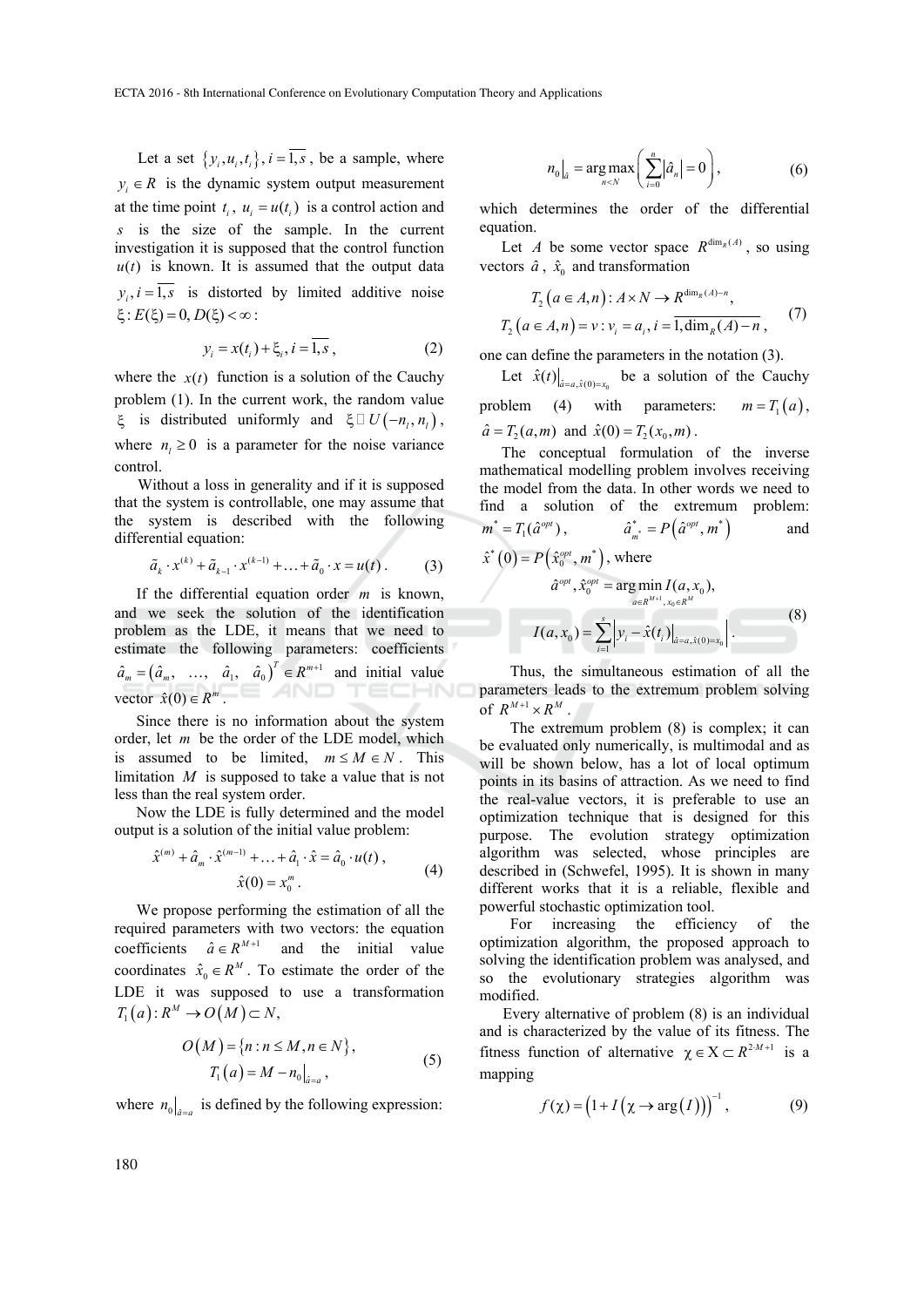where  $\chi \rightarrow \arg(I) = \langle \hat{a}, \hat{x}(0) \rangle$  is a transformation of the individual's vector coordinates to the arguments of the functional (8).

In the current study the evolutionary strategy optimization algorithm was implemented with the same features and settings as those presented in the study (Ryzhikov et al., 2016).

Let the optimization problem dimension be  $n_p = \dim_R(R^{2 \cdot M + 1})$ . The crossover operator is determined by one of the expressions:

$$
i_{r} = \sum_{j=1}^{n_{p}} w_{j} \cdot i_{s}^{j} \cdot \left(\sum_{j=1}^{n_{p}} w_{j}\right)^{-1}, \qquad (10)
$$

$$
P\left(\left(i_c\right)_j = \left(i_s^q\right)_j\right) = w_q \cdot \left(\sum_{j=1}^{n_p} w_j\right)^{-1}, \ j = \overline{1, n_p} \,, \qquad (11)
$$

where  $i_c$  is an offspring,  $i_s$  is one of the parents,  $n_n$ is the quantity of parents, *w* is the weight coefficient.

Here we describe some standard and proposed methods of weight determination. For the case (10):

$$
w_j = (n_p)^{-1}, \t w_j = f(i'_s), \t w_j \square U(\min_c, 1),
$$
  
\n
$$
w_j \square U(\min_c, f(i'_s)) ; \t and \t for the case (11):
$$
  
\n
$$
w_j = (n_p)^{-1}, \t w_j \square U(\min_c, f(i'_s)) . \t In the given\nexpressions the variable  $\min_c$  is a crossover  
\nparameter that prevents dividing by 0.
$$

The first essential improvement of the evolutionary strategies algorithm is the hybridization, which merges the evolution optimization with a local search strategy based on the stochastic extremum seeking algorithm of the  $0<sup>th</sup>$ order. In our study the main algorithm was coupled with the proposed coordinate-wise extremum seeking technique. The described searching operator acts after standard operators in every generation. The aim of its implementation is to improve the alternatives after the random search. It allows the populations to be directed and the accuracy of every distinct alternative to be improved. The suggested local optimization algorithm is controlled by 4 parameters:  $N_1^L$  - the number of individuals to be optimized,  $N_2^L$  - the number of genes to be improved,  $N_3^L$  - the number of steps for every gene, and  $h_L \square U(0, h_L^{\text{max}})$  - the optimization step value. However, not all the genes can be improved. If the alternative represents a model with the order *m* , than its  $M - m$  genes, which correspond the initial

values coordinates, should be excluded.

The second modification is the suppression of the mutation influence. It is a very important point, because the way of transforming the objective vector into a differential equation makes the problem very sensitive to small changes in the alternative variables. Thus, it was suggested that the probability for every gene to be mutated was added, so that it would be possible to decrease the mutation by decreasing the value of the setting  $p_m$ . The variable  $r = (r_1 \dots r_{n_n})$  is a random vector, its coordinates are randomly distributed for every offspring,  $P(r_i = 0) = 1 - p_m$ ,  $P(r_i = 1) = p_m$ . Now the mutation operator can be described as follows,  $j = \overline{1, n_p}$ ,  $j_m = \overline{n_p + 1, 2 \cdot n_p}$ 

$$
(i_m)_j = (i_c)_j + r_j \cdot N\Big(0, (i_c)_{j+n_p}\Big), \tag{12}
$$

$$
(i_m)_{j_m} = (1 - r_j) \cdot (i_c)_{j_m} + r_j \cdot ((i_c)_{j_m} \cdot e^{\tau \cdot N(0,1)}), \quad (13)
$$

or

$$
\left(i_m\right)_{j_m} = \left|\left(i_c\right)_{j_m} + r_j \cdot \tau \cdot N\left(0,1\right)\right|,\tag{14}
$$

where  $(i_m)$ ,  $j = \overline{1, n_p}$  are objective parameters,

 $(i_m)_{j+n_p}$ ,  $j = \overline{1, N}$  are strategic parameters,  $\tau$  is a learning coefficient,  $N(E, \sigma^2)$  is a normally distributed random value with an expected value *E* and a variance  $\sigma^2$ 

The third modification is also supressing the influence of the random search on the order estimation. The vector determines the LDE order; therefore, some of its coordinates are equal to zero. However, we still need an operator to increase its accuracy, but we do not want this operator to influence on the order estimation. This leads to a contradiction. To solve it, a rounding operator was implemented. One more algorithm parameter sets the threshold level  $0 \le t_i \le 1$ , so the rounding operator works as follows

$$
(i_m)_j = \begin{cases} (i_m)_j, if \ |(i_m)_j| > t_l \\ 0, otherwise \end{cases}, j = \overline{1, N_c}, \qquad (15)
$$

where  $N_c = M + 1$  the number of objective parameters that transform into ODE coefficients.

All the designed implementations sufficiently increased the efficiency of the algorithm and improved its performance. By implementing the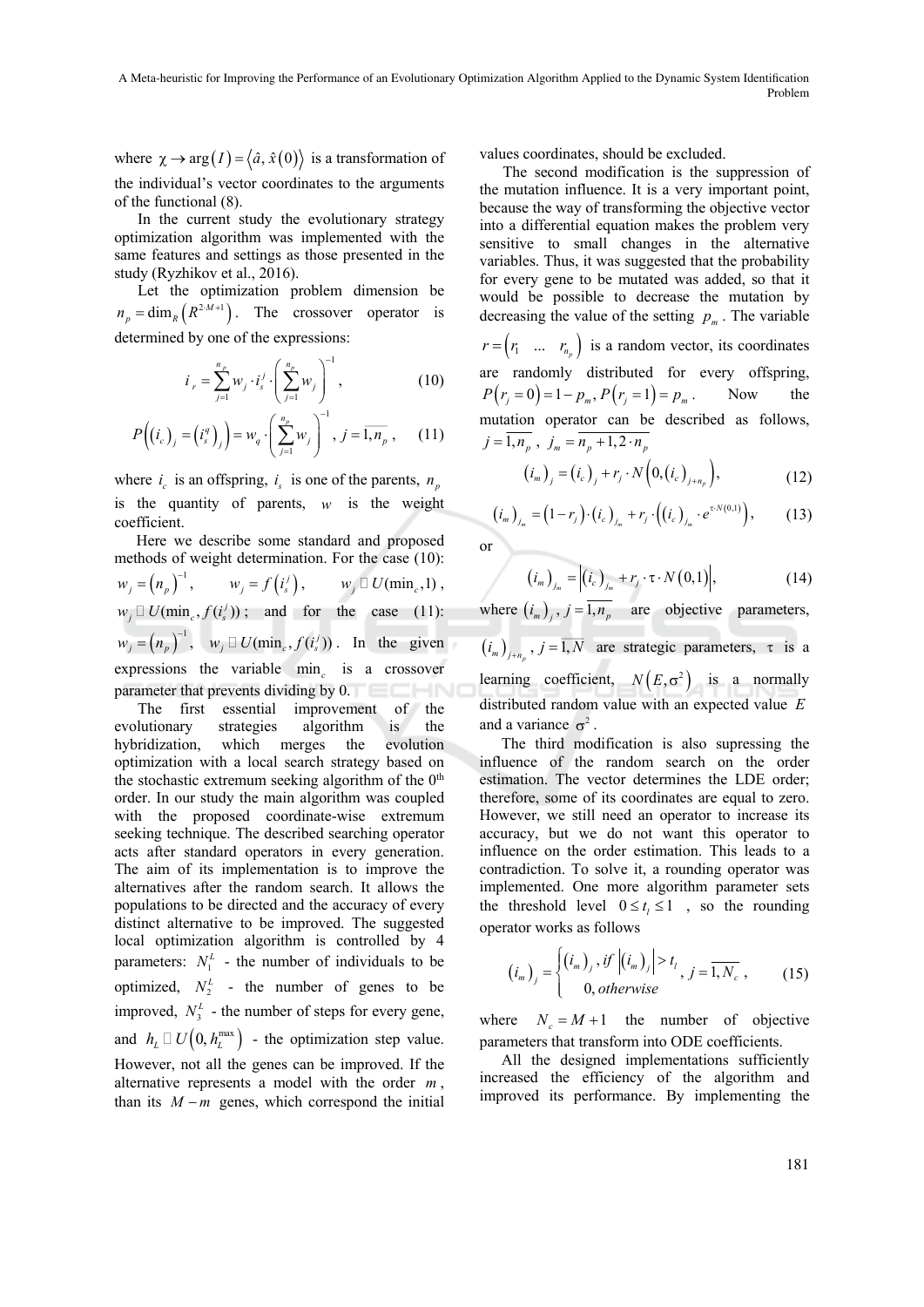modifications one by one, it can be seen that the efficiency of the algorithm is increasing with every implementation with the same computational resources. All the modifications were designed to lessen the complexity coming from the alternativeto-model transformation and the simultaneous estimation of LDE parameters.

### **3 RESTART OPERATOR**

The next thing required is to avoid the stagnation of the algorithm, which is why a criterion to estimate whether stagnation has happened is needed. Firstly, understanding of algorithm behaviour requires some observations of the algorithm characteristics.

In this study we propose monitoring the fitness function value of the best solution found by the algorithms. This makes it possible to control when the optimization process is stopped if there is no improvement of accuracy. If the algorithm does not improve the best solution ever found and this value does not change for some number of iterations, one can conclude that there is a stagnation of the populations. Average fitness statistics do not allow an estimation to be made of whether the solution is changing or not. **COLL** 

Let 
$$
L(j, n_t) = \left\{ f_{best}^i, i = \overline{j, j - n_t} \right\}
$$
 be the set of

fitness function values  $f_{best}^j$  of the best solutions ever found by the algorithm until the current generation  $j$ ,  $n<sub>t</sub>$  is the number of generations this set holds. It is easy to see that  $\forall j_1, j_2 < n_t : j_1 > j_2 \Rightarrow f_{best}^{j_1} \ge f_{best}^{j_2}$  and in another notation  $L_i \geq L_i$ . Now we put forward a criterion for restarting based on these statistics:

$$
C_{1}^{r}(j) = \max(L(j, n_{i})) - \min(L(j, n_{i})),
$$
  
\n
$$
C_{1}^{r}(j) < c_{1}^{r}, \qquad (16)
$$

where  $n<sub>t</sub>$  is the set size and  $1 > c<sub>i</sub> > 0$  is a threshold and both are controlling parameters.

Now let  $x_{best}^k \in R^{n_p}$  be the best solution for which the algorithm was restarted according to criterion (16) and *k* is the number of restarts made. The set  $H = \left\{ x_{best}^i, i = \overline{1,k} \right\}$  consists of all these solutions. So if during the iteration process the algorithm restarts according to condition (16), then  $k = k + 1$ ,  $H = H[$   $\big| x_{best}$ . On the basis of the set *H* we put forward another criterion for restarting:

$$
C'_{2} = \min_{1 \leq i \leq k} (||x_{best} - H_{i}||), C'_{2} < c'_{2}. \tag{17}
$$

So with these heuristics we prevent both the stagnation of the populations – (16), and convergence to a stagnation area  $- (17)$ .

To provide the maximum gain in efficiency with the implementation of the meta-heuristic, it is necessary to estimate the influence of settings on the algorithm characteristics.

Here we describe all the characteristics that are useful for the described identification problem. The first characteristic is the criterion (8), which we will denote as  $C_1$ , the value of the solution found by the algorithm. However, as the previous work shows, this is not the only reliable characteristic, since there is other knowledge that can be mined comparing the solution with the real dynamical system. The following metric can be evaluated:

$$
C_2 = \frac{h_s}{2} \cdot \sum_{i=1}^{N_s - 1} |x(t_i) - \hat{x}(t_i)| + |x(t_{i+1}) - \hat{x}(t_{i+1})|, \quad (18)
$$

where  $h_s$  is the step size and  $N_s = \frac{v_s}{h_s}$  $N_s = \frac{t_s}{h_s}$  is the number

of steps. The value of this criterion shows the closeness of the model output to the real output trajectory. It is useful in estimating the quality of the solution for a noised sample.

The next characteristic that interests us is the probability of identifying the real order. We can estimate this probability with the following criterion:

$$
C_3 = N_{success}/N_{runs} \t{,} \t(19)
$$

where  $N_{success}$  is the quantity of solutions with the correct order of the differential equation and *Nlaunches* is the quantity of algorithm runs.

If the order is identified correctly, the distance between the model parameters and the real system parameters can be calculated as

$$
C_4 = \|a - \hat{a}_m\| + \|x_0 - \hat{x}_0^m\|,
$$
 (20)

here we suggest using the Euclidian norm.

To make an adequate estimation of the algorithm, more than only criteria (8), (18) and (20) is required. We suggested adding two more criteria, having considered of all the options. If the sample size is small and measurements are distorted, the criteria described above indicate the complexity of the problem only, because the solution could fit the observations more than a real system output trajectory.

Let  $C_s = I(a, x_0)$  be a criterion (8) value for real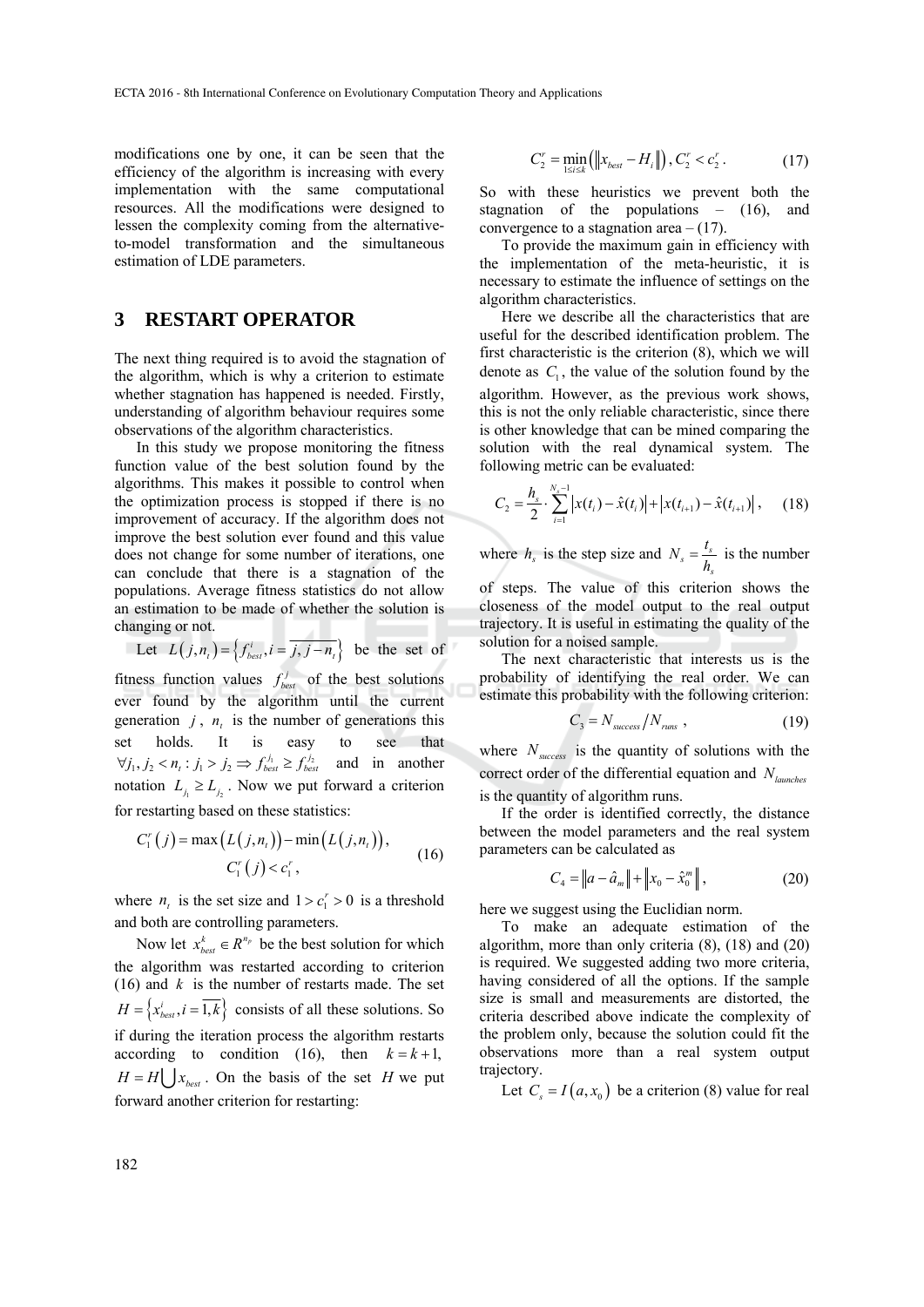dynamical system parameters. We put forward criterion

$$
C_{5} = N\left(C_{1}(\hat{a}, \hat{x}_{0}) < C_{s}\right) \cdot \left(N_{\text{runs}}\right)^{-1},\tag{21}
$$

 $N(C_1(\hat{a}, \hat{x}_0) < C_2)$  is the number of event  $C_1(\hat{a}, \hat{x}_0) < C$ , that has occurred. Furthermore, if the event occurs, the value that would show how much better the model is can be calculated:

$$
C_6 = C_s - C_1(\hat{a}, \hat{x}_0).
$$
 (22)

By varying the meta-heuristic settings and running the algorithm 25 times for every distinct identification problem, we can estimate the most efficient settings.

#### **4 PERFORMANCE INVESTIGATION**

Let us briefly discuss the sample forming process. The dynamic system output is the Cauchy problem solution on  $[0, T]$ , as it corresponded to (1). Then the solution is discretised and represented as a set with *N<sub>s</sub>* elements. Let  $I^s = \{r_i^{\text{int}} \leq N_s, \forall i < s\}$  be a set of randomly chosen different integers, so accordingly, the expression (2) is,  $y_i = x(I_i^s \cdot T/N_s) + N(0, \sigma^2)$  and  $t_i = I_i^s \cdot T/N_s$ , AND where  $i = \overline{1, s}$ .

To examine the algorithm with meta-heuristics and its different settings, three different identification problems were considered. The list of differential equations that simulated the dynamic process is given in Table 1. The sample size is 100. For this experiment the variance of the noise is equal to 0, so the experimental data allows us to see the algorithm performance in a basic form.

Table 1: Identification problems.

| Identification problems |                                                                |
|-------------------------|----------------------------------------------------------------|
|                         | $x'' + 2 \cdot x' + x = u(t)$ , $x_0 = (2 \ 0)^T$ , $T = 12.5$ |
| 2                       | $x''' + x'' + 2 \cdot x' + x = u(t)$ ,                         |
|                         | $x_0 = (200)^T$ , $T = 12.5$                                   |
|                         | $x^{(4)} + x''' + 4 \cdot x'' + 3 \cdot x' + x = u(t)$ ,       |
|                         | $x_0 = (2000)^T$ , $T = 12.5$                                  |

Due to the results of previous works it was decided to use the following settings in the current investigation: 100 individuals for 100 populations, tournament selection, 3 parents for random crossover, mutation scheme (12) and (14), the mutation probability  $p_m = 2/n_n$ ,  $N_1^L = 40$ individuals for the local stochastic improvement,  $N_2^L = 50$  genes and  $N_3^L = 1$ ,  $h_L^{\text{max}} = 0.5$ , the threshold for rounding  $t_i = 0.4$ . The strategic parameters of the initial population were uniformly generated  $U(0,1)$ , and every objective parameter is equal to 0. The order limitation value took 10.

The parameters of the restart operator took values from the following sets:  $n_1 \in \{5, 7, 9, 11, 15\}$ ,  $c_1^r \in \{0.005, 0.01, 0.05, 0.1\}, c_2^r \in \{0.05, 0.1, 0.2, 0.5\},$ and in this investigation we checked all the possible combinations of parameter values. We compared algorithms using the average values of criteria (8), (18)-(20). The algorithm with minimum error  $(8)$ and (18) is the one with the settings  $c_1^r = 0.005$ ,  $c_2^r = 0.05$ ,  $n_t = 9$ , and the criterion average value equal to 0.0037. The algorithm with the maximum average number of instances of estimating the probability of identifying the correct order is the one with the settings  $c_1^r = 0.05$ ,  $c_2^r = 0.1$ ,  $n_t = 15$ , the average criterion (19) value is 0.9066. And this algorithm complies with the minimum average value of criterion (20), which is equal to 0.0609.

Let us show how the examination results correlate with the performance estimation of the hybrid modified evolutionary strategies algorithm without the meta-heuristic. For this purpose we put on a chart the average criterion (8) value for the algorithm without the meta-heuristic, the average criterion value for the algorithm with the best metaheuristic settings and the same for the worst, which is marked as HMES, HMES+best and HMES+worst, respectively. We put the same statistics on the chart for criteria (18)-(20). The first two charts are given in Figure 1 and the second in Figure 2.



Figure 1: The average error of the observation data fitting(left) and the average error of the model output with the real system trajectory(right).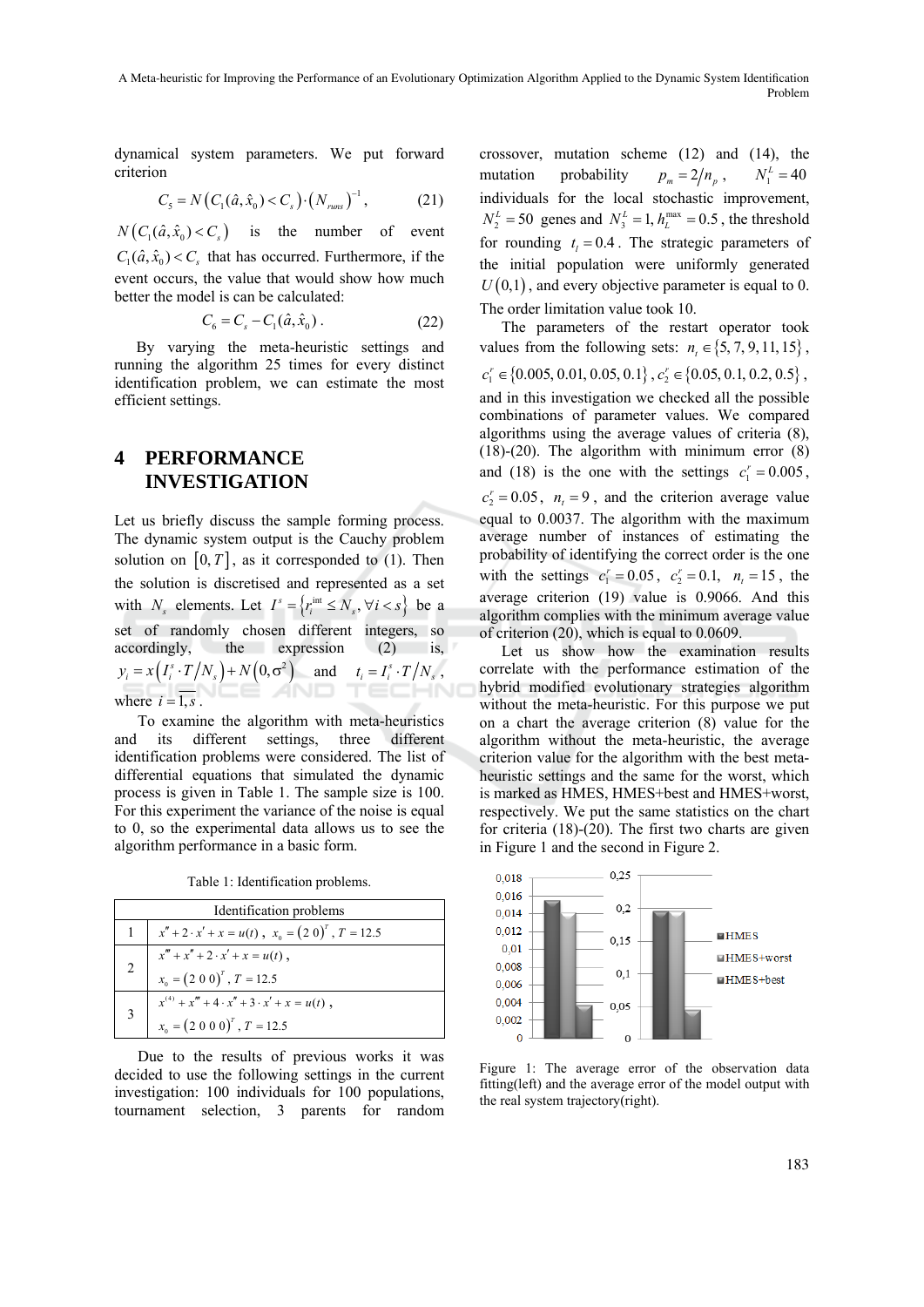

Figure 2: The average probability of receiving a model with the right order values(left) and the average error of the real parameter estimation(right).

Now we estimate and compare the algorithm performances for solving the identification problems with different sample sizes and noise variances. The restart operator settings were taken as follows:  $c_1^r = 0.005$ ,  $c_2^r = 0.05$ ,  $n_i = 9$ .

For identification problems 1-3, given in Table 1, the sample size takes: 200, 150, 80 and 40; the noise parameter  $n_i$  takes: 0.05, 0.1, 0.2, 0.5 and 0.8, we examine the algorithm by running it on each of the considered combination.

Comparing the performances of HMES and HMES+best gives us the following results: the average criterion (8) values are 0.0692 and 0.0632, respectively; the average criterion (18) values are 0.4719 and 0.3732, respectively. The proposed algorithm finds a model that fits the observations more than the real object trajectory with average probability 0.8133, (21). This shows that the algorithm with the restart operator is more efficient on average. Moreover, in every distinct experiment its average fitness value was greater than the average fitness value of HMES. The average criterion (18) values are shown in Figure 3. The chart is divided into 4 parts with vertical lines and each part relates to one of the sample size: from the left  $-200$ , to the right – 40. In every part the bars start with the problems with  $n_1 = 0.05$  and go to the right, up to

#### $n_i = 0.8$ .

As can be seen, in some experiments, the proposed algorithm provided a worse result, but it found a better solution according to the main criterion (8). The criterion (18) values of the proposed algorithm are statistically linear to the noise level, so we can conclude that it is really more powerful in estimating a model that fits the observed data.

The same estimation of algorithm performance was made for the algorithm with the restart operator settings:  $c_1^r = 0.05$ ,  $c_2^r = 0.1$ ,  $n_t = 15$ . The average



Figure 3: The average criterion (19) values for different sample sizes and noise variances: HMES (light grey) and the algorithm with meta-heuristic (black).

values of its criteria are better than the same values of the HMES algorithm, but worse than the values of the previous algorithm: the average criterion (8) value is 0.0643, the criterion (18) value is 0.3822. This algorithm finds a better solution than the real system trajectory with a probability of 0.8433.

On the basis of the examination performed we can conclude that the settings do not save the properties of the algorithm if it is applied to a problem with distorted data. For example, the probability of identifying the correct differential equation order with the second algorithm is 0.6313, and with the first  $-0.6446$ ; for different sample size and without the noise the second algorithm was the best according to this criterion.

#### IGY PUBLIC ATIONS **5 CONCLUSIONS**

The examination of the approach proposed in this paper shows that the designed meta-heuristic tends to improve algorithm performance. This occurs even though the basic algorithm is already problemoriented: it is hybridized, modified and more efficient than the standard evolution-based algorithms applied to this problem. The important fact is that the improvement in performance occurs in any case, whatever values from the given sets the parameters take.

The aim of the meta-heuristic is to improve the algorithm efficiency in reaching a global optimum neighbourhood by monitoring the algorithm characteristics and collecting information about the previous behaviour of the algorithm. There are obviously many different possibilities of how to achieve this and this is the purpose of further studies.

In this study we examined the algorithm with the most efficient restart operator parameters according to various criteria. For each criterion we received a